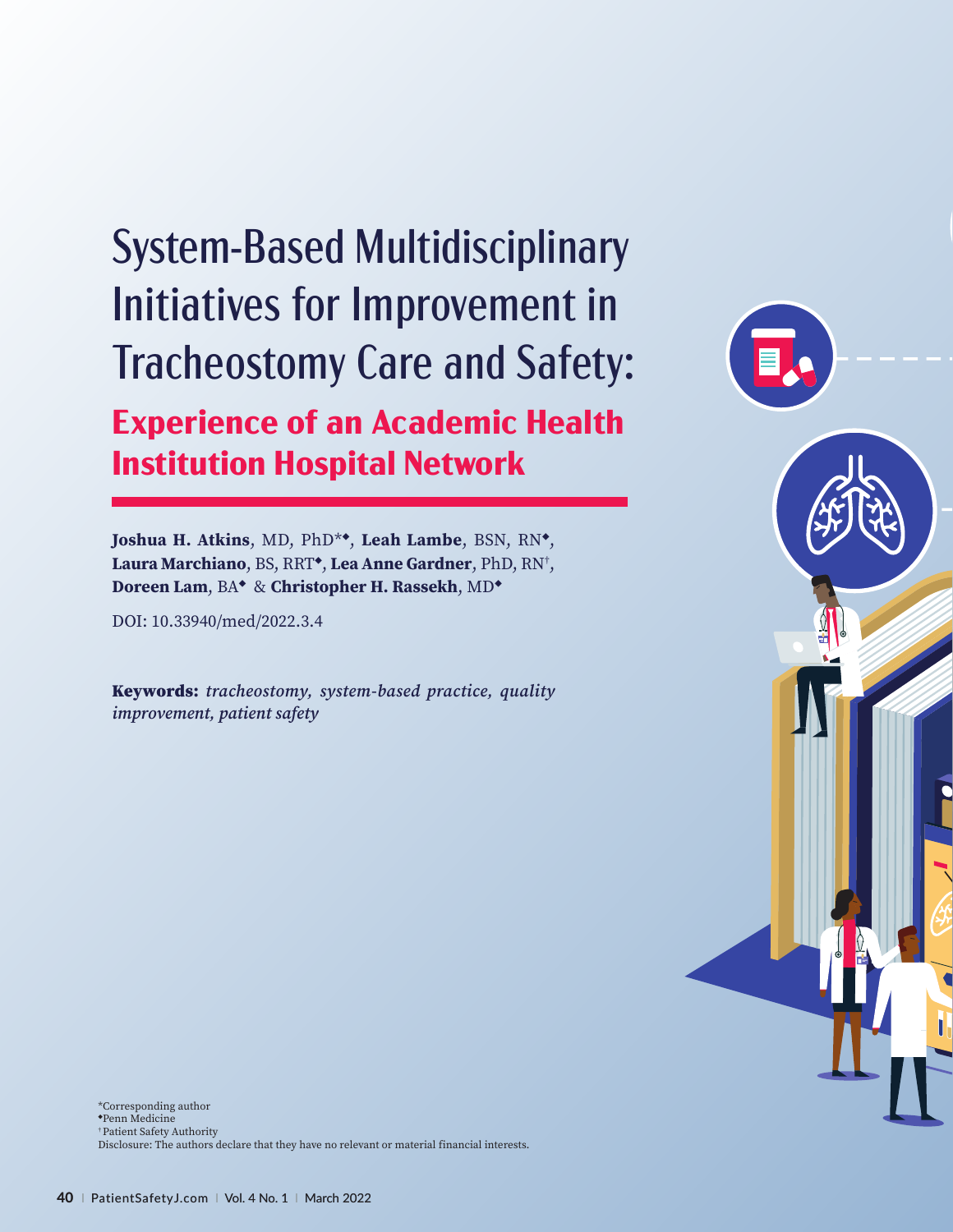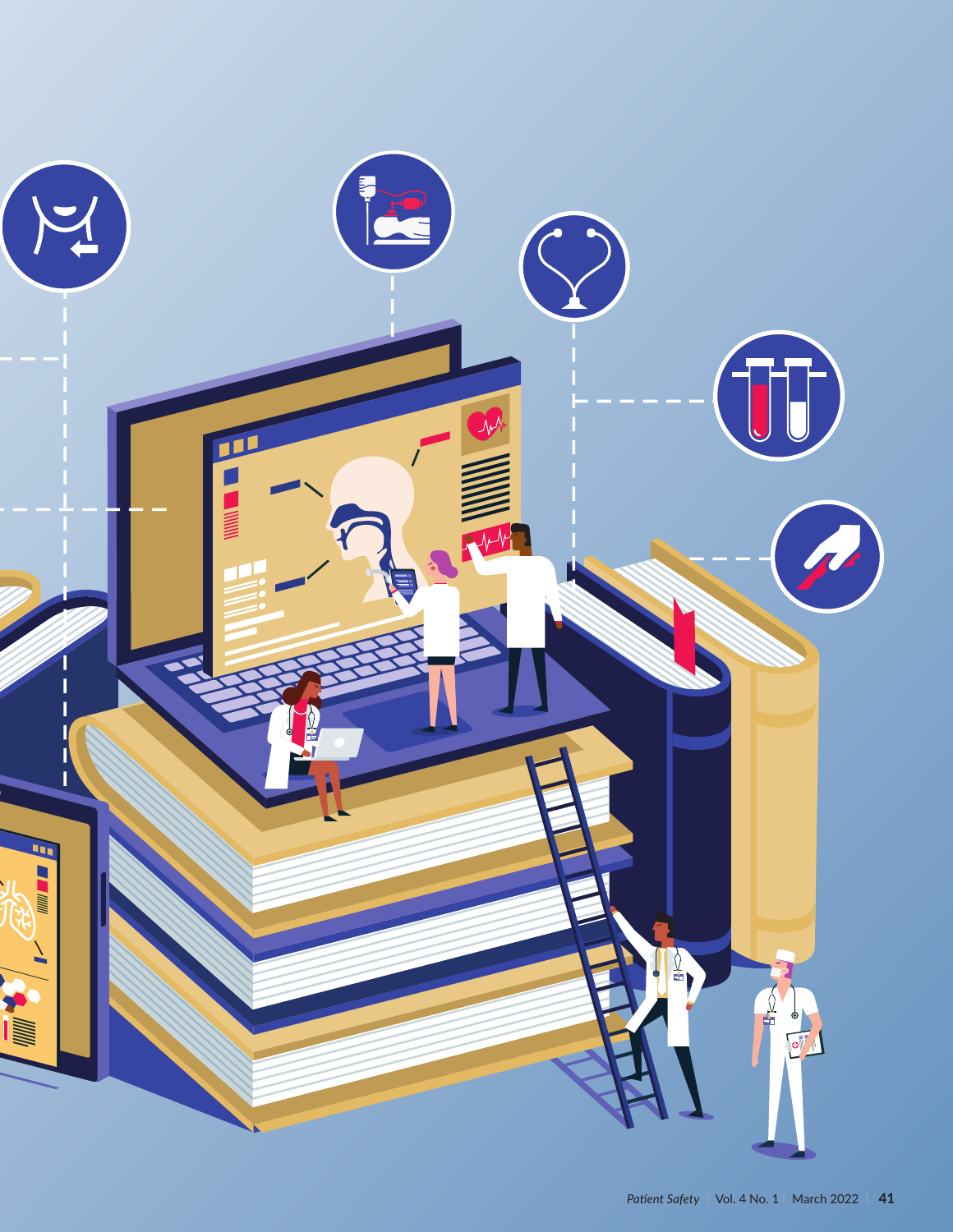#### **Introduction**

racheostomized patients represent a unique patient population at risk of life-threatening airway compromise. There can be a presumption that these patients have a "safe" or low-risk airway. Clinicians and other care providers may be unfamiliar with both tracheostomy tubes and best practices for tracheostomy maintenance, assessment, and emergency triage or resuscitation.<sup>1</sup> A review of the highestacuity emergency airway calls at our university hospital revealed that well over 20% of the emergencies that triggered these activations were in patients with existing tracheostomy tubes.<sup>2,3</sup> Further analysis of the tracheostomy-related airway emergencies at that time was very informative.

Under the auspices of our multidisciplinary airway safety committee, we developed a core tracheostomy-focused team and implemented numerous quality and safety initiatives. Here we present a focused review and discussion of tracheostomy-related clinical issues at the University of Pennsylvania Health System (UPHS) and a summary of quality and safety improvement efforts related to the care of tracheostomized patients based on responses to locally identified safety opportunities.

Our experience with tracheostomy-related quality improvement (QI) efforts led us to reach out to the Patient Safety Authority. The Pennsylvania Patient Safety Reporting System (PA-PSRS) data presented by Gardner et al. highlights the categories of airwayrelated events documented across a range of facilities in the Commonwealth of Pennsylvania.4 We frame our efforts in the context of both the PA-PSRS data and international perspectives from the U.K. and highlight barriers to implementation and learnings from our iterative and interdisciplinary approach to tracheostomy-related challenges.

### **Clinical Setting and Scope of the Problem**

UPHS consists of seven acute care hospitals. The majority of work presented here is focused on data and programs involving three acute care hospitals in the urban core of Philadelphia: the Hospital of the University of Pennsylvania (HUP, quaternary, 791 bed urban academic medical center), Penn Presbyterian Medical Center (PPMC, 375-bed urban academic Level I trauma center), and Pennsylvania Hospital (PAH, 496-bed urban community hospital). At the outset of our work, HUP was a Level I trauma center that has since moved to PPMC. Our programs and data only address tracheostimized or post-laryngectomy inpatients.

Approximately 400 tracheostomy procedures are performed annually at HUP and approximately 150 at PPMC. Our facilities also serve patients of varying ages who present to us with existing tracheostomy tubes inserted at other locations. Inpatients with tracheostomy represent approximately 5%–6% of the HUP and PPMC daily patient census.

### **Multidisciplinary Airway Safety Committee**

The work described was carried out under the auspices of the HUP Multidisciplinary Airway Safety Committee over approximately the past five years. The scope and mission of the committee has evolved during this time frame. Tracheostomy work has taken on increasing significance and we needed to create workgroups to focus specifically on tracheostomy-related quality improvement projects. The committee, co-chaired by authors JHA and CHR, includes representation from all services that are likely to be involved in airway management, care, or rescue. This includes critical representation from respiratory therapy, nursing, and clinical emergency responders. We believe that breadth of perspective is critical to both identifying safety issues and developing effective responses. We have also found that diverse representation results in numerous "key contacts" across the health system for tracheostomy-related issues. This increased the likelihood that pertinent clinical issues will reach the committee.

## **Clinical Need**

The PA-PSRS data presented by Gardner et al. frames tracheostomyrelated safety issues from 84 facilities in the Commonwealth of Pennsylvania.4 Data at the local practice level is complementary to aggregated state or national data, and is essential to identify safety issues, drive practice change, and track improvement. As we describe our experience with tracheostomy-related airway emergencies, it largely mirrors the picture painted by the PA-PSRS data. This reinforces the relevance of these issues to the broader care community and the importance of enhancing clinician awareness, training, and workflows around tracheostomy care.

Our work in tracheostomy safety was largely triggered by an audit by the Airway Safety Committee regarding high-acuity airway emergency activations (i.e., airway rapid response) at HUP from 2011 to 2014.<sup>2</sup> The data highlighted that nearly a third of the events involved a patient with a tracheostomy, and by 2020 it was 45%. We attribute the increase to our quality and safety improvement projects described herein that increased awareness among staff. A deeper analysis demonstrated the proximate causes of the emergencies to include similar themes to those in the PA-PSRS database: dislodgement/unplanned decannulation (n=16), mucus plug, bleeding, and ventilator problems.<sup>3</sup> While mucus plugging was somewhat more frequent in our hospital data compared with bleeding reported in the three-year data from the statewide population-based study, this difference may be attributable to the reporting mechanisms.

In addition, we found numerous surgical divisions performing tracheostomies at our institution that increased variation in technique, post-tracheostomy management, and documentation style. Occurrence of either mucus plugging or bleeding triggers an airway rapid response (ARR) in our institution and are important targets for safety initiatives. Decannulation—both intentional and "accidental"—remains a critical focus because it is relevant by itself as well as in connection with the other ARR triggers. Several targets of our safety initiatives and interventions also mirror the three most frequent identified actions in the PA-PSRS article: recannulation, code call, and suction. We noted one death during resuscitation that may have been related to mask ventilation through a dislodged tracheostomy tube with resultant severe subcutaneous emphysema. This event subsequently focused our attention on the need for a standardized algorithm for first responders to assess tracheostomy patency prior to ventilation. Similar to the PA-PSRS data, the two most frequent locations for safety reports are the intensive care units and the medical and surgical hospital floors. The majority of our efforts have targeted those areas.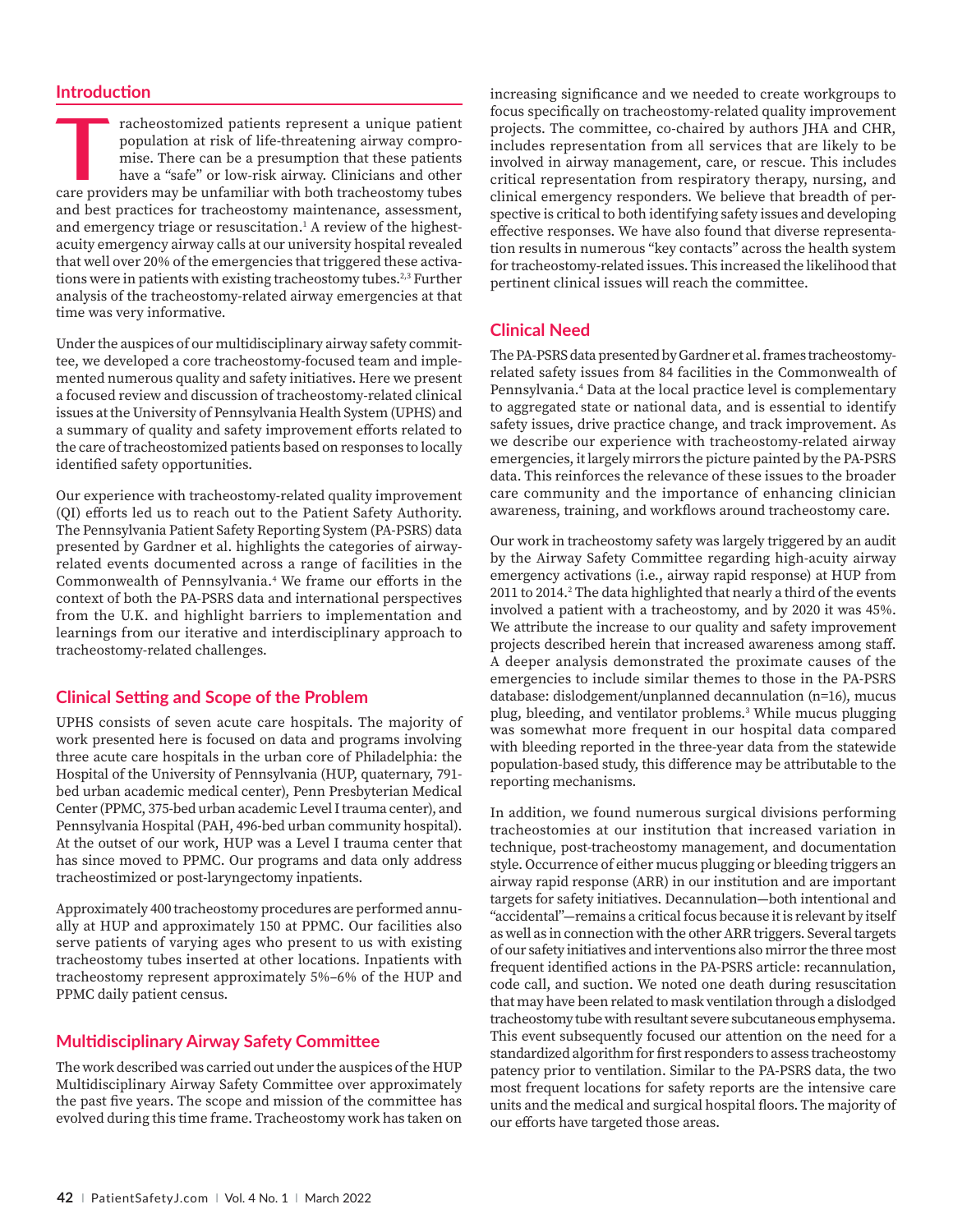#### **Airway Rapid Response**

Two of our facilities, HUP and PPMC, have a 24/7 ARR system that brings a team consisting of a clinician with the skillset to perform a bedside surgical airway or assess an in situ airway, anesthesiology, and other support teams such as a nursing coordinator, respiratory therapist, pharmacist, and intensivist directly to the bedside. The components of the team may vary by setting and available resources. These systems have been described in depth elsewhere.2 Per policy, airway compromise in a tracheostomized patient triggers direct activation of this specialized team. This team has become a first-line intervention to reduce morbidity in tracheostomy emergencies. Whereas the system was initially designed to rescue the "can't intubate, can't ventilate" (failed intubation) scenario, our experience and that at The Johns Hopkins Hospital suggests that surgeon skillset to rapidly assess a tracheostomy or laryngectomy is equally important and relevant.5 Implementation of an ARR requires substantial resource allocation, including making available advanced airway equipment such as a flexible fiberoptic scope and tracheostomy tray. The need for in-house 24/7 surgical airway experience can be a barrier for many centers. Providing advanced training to anesthesia or respiratory teams in tracheostomy assessment and interventions is one approach that may be viable for lower acuity centers.

### **The UK National Tracheostomy Safety Project**

Our first tracheostomy projects involved local implementation of parts of the UK National Tracheostomy Safety Project.6 The U.K. project was born out of findings similar to ours of trach-related airway problems across the U.K.<sup>7,8</sup> The project included development of multidisciplinary guidelines for the management of tracheostomy and laryngectomy airway emergencies.9 A key component is use of a bedside tracheostomy information card (8.5"x11"). The card front includes the date of the tracheostomy, the type and size of the trach tube, and details regarding retaining sutures and airway difficulty. A standardized tracheostomy emergency algorithm is printed on the back of the card. The standardization is important to prevent issues, such as ventilation through a displaced tracheostomy, that might occur when less-experienced clinicians manage a tracheostomy emergency. The card is posted by the bedside and travels with the patient to procedures.

Initially we used a tracheostomy card with only minor modifications from the U.K. version. We quickly learned from clinician feedback that the terms used in the U.K. were confusing to clinicians in our local environment. Teams also felt that the emergency algorithm steps were not clear with respect to specific roles. To address this issue, we assembled a group of experts from our Airway Safety Committee and additional frontline clinicians with tracheostomy expertise to develop a new version of the cards (**Figures 1a** and **1b**).

After HUP implemented the optimized tracheostomy card, PPMC and PAH followed suit with minor local card modifications. We found a stepwise, hospital-based approach to be more manageable and amenable to rapid-cycle optimization than a systemwide deployment. We adopted this model for other interventions as well. Key lessons learned are summarized in **Table 1**.

Color-coded cards are used at our institution to differentiate between established, open (new), percutaneous (new), and post-laryngectomy tracheostomies. For advanced responders there are nuanced variations in the assessment and resuscitation of these different airways. **Figure 1.** Tracheostomy Information Card (a. Front) and Emergency Algorithm (b. Back).

#### *Figure 1a*



#### *Figure 1b*



# **Multidisciplinary Grand Rounds and In Situ Simulations Focused on Tracheostomy Safety**

We developed a novel approach to grand rounds by offering annual interprofessional, multidisciplinary, airway safety grand rounds available to staff at HUP, PPMC, and PAH (**Table 2**). The sessions used cases from our database to illustrate key opportunities to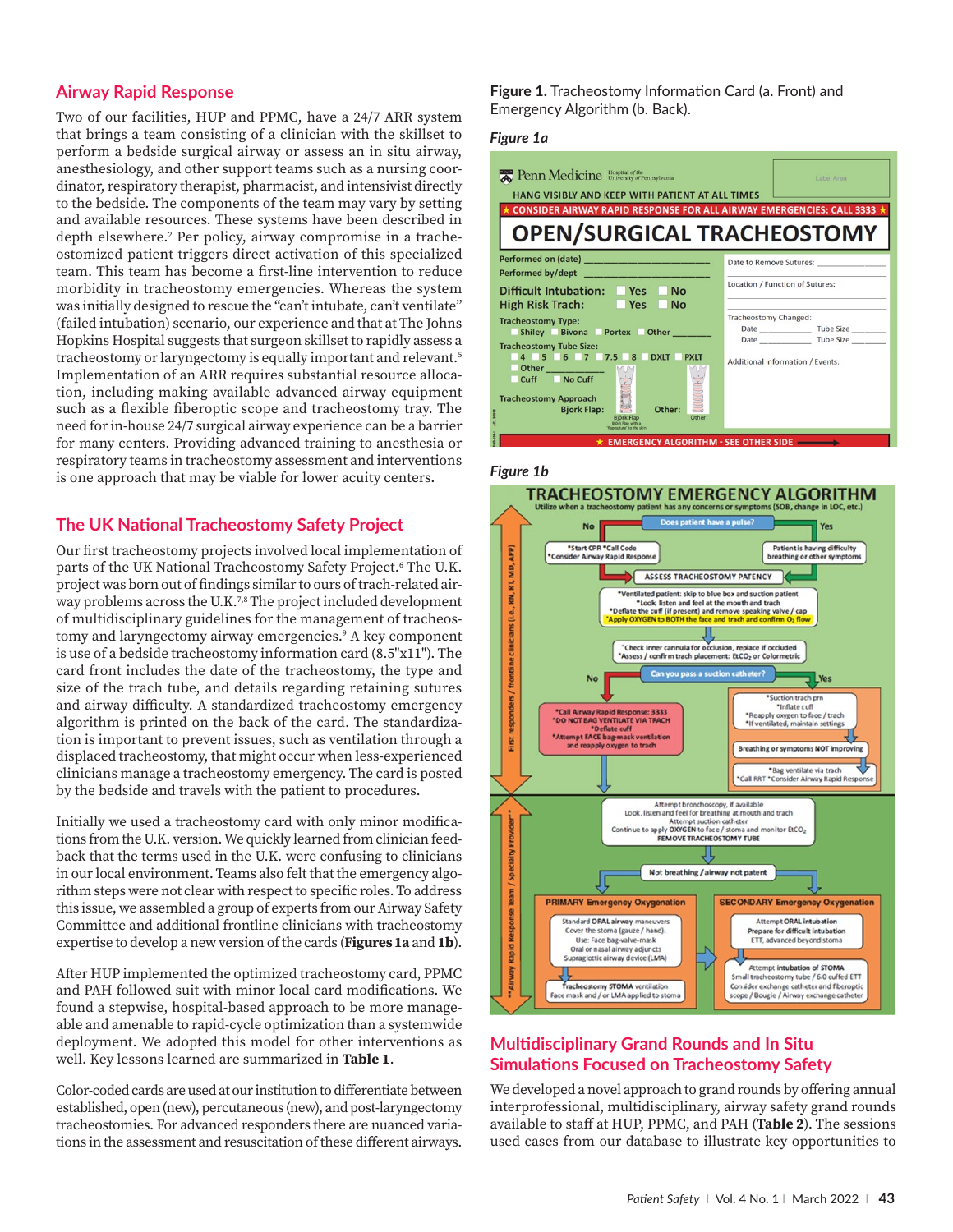**Table 1.** Key Lessons Learned in Tracheostomy Card Implementation

- Frontline teams must be fully educated in card purpose and process
- Use terminology that is clear, concise, and understood by teams in your facility
- Algorithm is improved by dividing responsibilities amongst first responders and ARR team
- A designated team member should incorporate card into emergency resuscitations
- Care teams came to rely on the card information and filed safety reports when it was missing
- Tracheostomy rounds were effective for staff education, Q&A, and audits
- Data from safety reports and trach census data provided motivation to implement
- Entities with low volume of tracheostomized patients chose not to adopt the card
- Integration with electronic health record would be optimal

**Table 2.** Multidisciplinary Airway Grand Rounds With Tracheostomy Topics

- **2016:** "Tracheostomies: The Unfamiliar & the Unexpected"
- **2017:** "We Need a Surgical Airway Now: Who, What and How?"
- **2018:** "Interdisciplinary Communication: Root Cause of Difficulty and Requirement for Success"
- **2019:** "The Multidisciplinary Critical Care Airway— Escalation and Coordination: A Case-Based Format"
- **2020:** "The Trach Tube Change: A Multidisciplinary Discussion About Assessment, Resources, Equipment, and Best Practices"

safety improvement, highlight new programs such as the trach card, and elicit frontline clinician input on new programs. Airway Safety Grand Rounds were complemented by in situ team-based simulation sessions focused on patients with tracheostomy. Similar to the experience of others, these allowed us to evaluate processes in the clinical unit and assess potential gaps in workflow or training that might need to be addressed.<sup>1</sup>

We also conducted simulation activities, including teaching learners how to perform a surgical airway using what we believe is the preferred technique, and appropriately activating the ARR.11 Simulation is a specialized, resource-intensive endeavor that is likely to be limited in availability, but is potentially highly effective in identifying latent safety threats and building team skills for emergency management.<sup>10,12</sup> We endeavor to perform at least one in situ ARR simulation annually with our emergency

teams that involves full activation of the emergency response. We also review the ARR process in other related simulation activities that involve airway management or clinical emergencies. Simulation remains a key component of QI activities in response to an incident or occurrence.

## **Tracheostomy Collaborative**

The HUP Tracheostomy Collaborative is led by the Airway Safety Committee and focuses on tracheostomy-related education, policies, equipment, and safety within and across entities. The Collaborative is composed of nursing, anesthesiology, otolaryngology, general surgery, respiratory therapy, speech pathology, case management, and outpatient providers who meet regularly to discuss recent events and plan for future states in tracheostomy care. The Collaborative functions to integrate communication, quality, and safety programs related to tracheostomy across all clinical domains. For example, the Collaborative led the implementation and iterative optimization of the trach card program at HUP and across entities. The unit-based education process received excellent feedback from bedside clinicians and was used as the basis for implementation of multidisciplinary tracheostomy rounds. The Collaborative also serves as the integrating group for tracheostomy policy alignment across entities, and for tracheostomy-related new equipment evaluation, training and product rollouts.

## **Tracheostomy Rounds**

The HUP Tracheostomy Collaborative implemented and manages the tracheostomy rounding program. Rounds serve to educate the patient, family, and/or primary team on new initiatives and trach care, monitor for safety concerns, and audit implementation of existing programs. The tracheostomy rounding team consists of nursing, respiratory, speech, and the primary team (i.e., nurse, therapist, advanced practice provider, and frequently anesthesiology house staff).

At HUP, the rounds are led by a tracheostomy coordinator in the respiratory therapy department. The tracheostomy coordinator is a funded 0.5 full-time equivalent position focused on tracheostomy education, quality, and safety. The team rounds two to three times a week. The team educate unit staff on the tracheostomy policies, the tracheostomy card emergency algorithm, and activation of the ARR for airway emergencies in tracheostomized patients. The team also audits tracheostomy card use and emergency equipment availability.

Rounds demonstrated that one year after implementation, trach cards were present in 93.4% of patients rounded on and increased to 98.3% in 2020. Rounds also identified latent safety issues. One issue identified policies for tracheostomy management that were not aligned with current best practice (e.g., specific guidance on type and size of bedside emergency backup tracheostomy tube). This concern was also noted in the PA-PSRS event data and policies were subsequently revised. Tracheostomy rounds enhanced patient and family-centered care while also helping the primary providers. We received feedback that rounding lessened provider anxiety of the unknown when it comes to the patient with a tracheostomy. This allowed patients with a tracheostomy to remain on the service line care teams associated with the primary medical condition, rather than being moved to a specialized tracheostomy unit.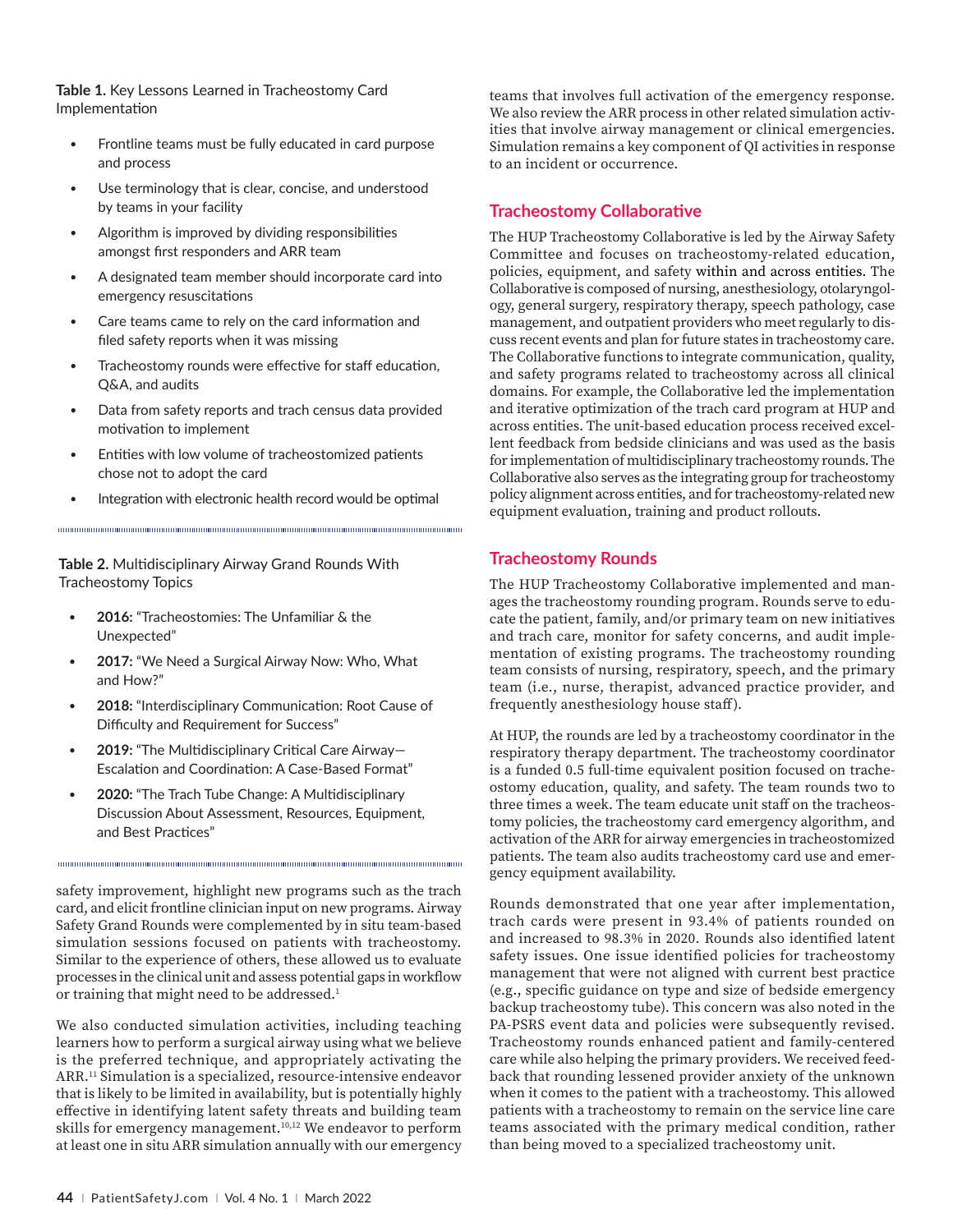## **Tracheostomy Safety Nets**

Safety reporting affords staff the opportunity to take an active role in reporting safety issues, including near misses, that could result in patient harm. Penn Medicine has an electronic systemwide reporting system into which staff are encouraged to enter any items of concern regarding tracheostomy patients that arise during tracheostomy education session and rounds. A major limitation of safety nets is that reporting is voluntary and reports do not capture all aspects of a safety issue, but they can be useful to guide improvement interventions. A weekly tracheostomy event report was generated and distributed to a subset of the airway safety committee so that urgent issues could be addressed efficiently. IRB approval was granted with exemption for QI initiative to review the data from this system.

From July 1, 2018, through July 1, 2021, 607 reports were submitted, of which 201 were related to skin integrity issues. The primary indications for the reports to be filed are shown in **Figure 2** and described in **Table 3**. **Figure 3** shows the frequency of associated factors with each indication category. We see overlap in the types of issues highlighted by Gardner et al. based on the PA-PSRS reports.4 One category of issue reported through

**Table 3.** Primary Indication of Safety Net

| <b>Primary Indication of Safety Net</b> | # Safety Nets | % of Total |
|-----------------------------------------|---------------|------------|
| Skin integrity                          | 201           | 33%        |
| Communication issue                     | 100           | 16%        |
| Equipment missing or not available      | 87            | 14%        |
| Trach dislodgement                      | 67            | 11%        |
| Desaturation                            | 66            | 11%        |
| Trach change                            | 48            | 8%         |
| Trach bleeding                          | 17            | 3%         |
| Missing trach card                      | 13            | 2%         |
| Trach occlusion                         | 8             | 1%         |
| <b>Total Safety Nets</b>                | 607           | 100%       |

**Figure 2.** Primary Indication of Tracheostomy Safety Nets July 2018–July 2021

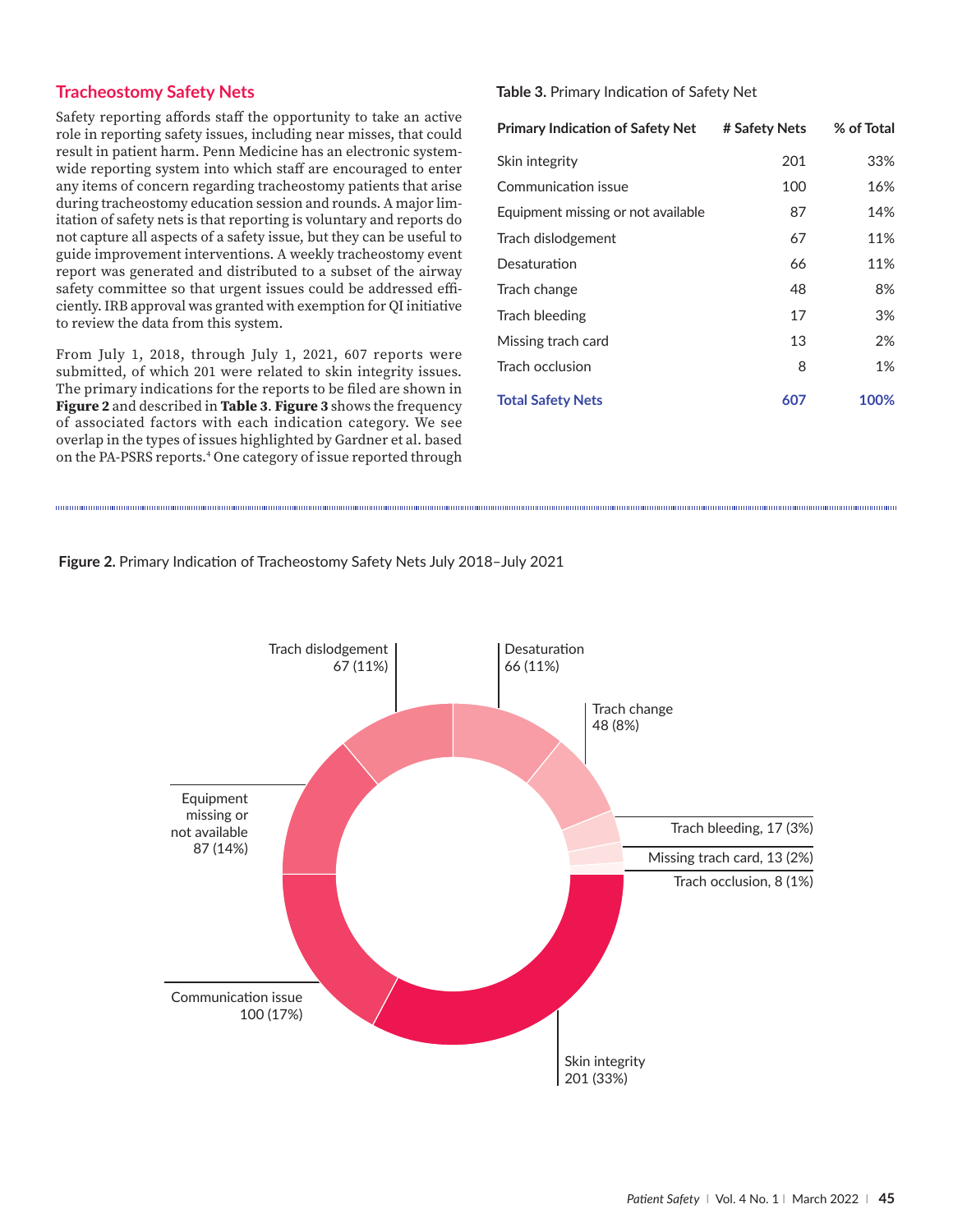

#### **Total Number of Secondary Factors**

**Primary Causes of Safety Nets**

our system, but not identified in the PA-PSRS data, related to events during or after inpatient tracheostomy change. Reports revealed that communication issues, desaturation, and missing equipment were a component of some trach change reports. Communication issues included not only inadequate clinicianto-clinician communication at the time of the trach change, but also missing, incomplete, or difficult-to-locate documentation of the details of the trach change procedure. These type of documentation challenges related to overall tracheostomy care were also noted in the PA-PSRS data.

We conducted a Safe Table with the ECRI Institute. ECRI is the Penn Medicine patient safety organization (PSO). The Safe Table focused on tracheostomy, with an added emphasis on how to optimize tracheostomy change through a tracheostomy change protocol. We believe the peer-protected Safe Table is a viable structure to bring together key stakeholders across entities, departments, and disciplines to analyze a broader set of aggregate events on a single topic to fill in knowledge gaps, highlight patterns, and develop actionable QI plans. The information obtained from our review with the PSO was consistent with themes identified in safety nets. This allowed us to extrapolate our findings to the remaining hospitals in our healthcare system and provided a platform to drive a tracheostomy tube change guideline that could be utilized at all our practice locations. Our tracheostomy change framework is presented in **Figure 4**. We anticipate that the protocol, by making

key elements of planning, communication, and preparedness a good habit, may have ancillary benefits to other aspects of tracheostomy care. We are piloting the protocol at PPMC to elicit frontline clinician feedback for rapid cycle optimization prior to systemwide deployment. It is expected that only minor modifications will be required to apply this across the hospitals in the system.

### **Laryngectomy**

A subset of events from PA-PSRS reported by Gardner et al. involved patients with a laryngectomy.4 Because post-laryngectomy patients have no upper airway, nasal oxygen, non-rebreather, and bag mask ventilation cannot be used for oxygenation or ventilation. However, PA-PSRS event review and published reports suggest that this does occur in Pennsylvania and elsewhere.13 We deployed two primary interventions to reduce this risk. The first was a bedside laryngectomy card that highlights in graphics and words that there is no way to provide oxygen by mouth or nose. The second was a brightly highlighted notation in the airway status board indicating the patient has a laryngectomy. The airway status board is displayed on the landing page in both inpatient and outpatient views.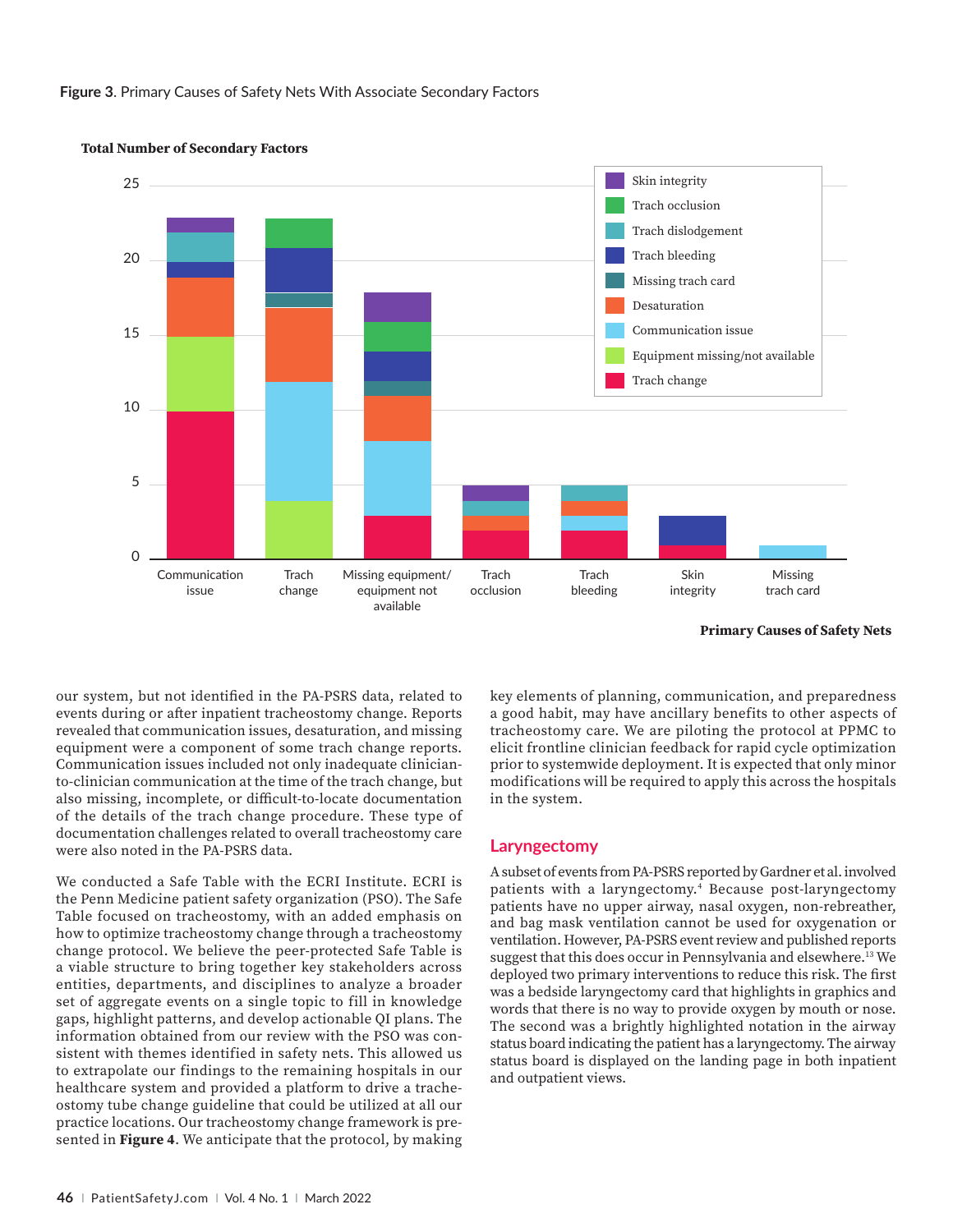## **Figure 4.** Tracheostomy Tube Change Protocol



# **UPHS COVID-19 Task Force and Related Work**

Our robust multidisciplinary team was able to rally early on during the COVID-19 pandemic and produce guidelines for safe performance of tracheostomy. As a result of our work in this area, leaders of the Global Tracheostomy Collaborative (GTC) took a great interest in our institution and asked us to participate in numerous projects, including multiple manuscripts and webinars. The most significant of these manuscripts was a multi-institutional global consensus paper authored by several peers in numerous European countries and China, who were recruited by the authors here (JHA and CHR). While we began discussions to formally join the GTC before the pandemic, the work of our task force was noticed by institutional leadership and hastened our entry into the group.

## **Global Tracheostomy Collaborative (GTC)**

The GTC is an organization that collects data and helps hospitals improve their tracheostomy quality programs by providing peer data for comparison and offering bimonthly webinars on tracheostomy best practices.14 Our QI efforts demonstrating the scope of challenges with tracheostomy care led us to join the GTC with the endorsement of health system leadership. We anticipate the data analysis process will help maximize the use of our resources and is predicted to improve quality of care while reducing cost to demonstrate value.

## **Summary**

The experience of our health system and the PA-PSRS data from Gardner et al. provided evidence that tracheostomy-related airway problems are significant and necessitate a broad, multidisciplinary, and interprofessional approach to quality improvement.4 The UK National Tracheostomy Safety Project, the Global Tracheostomy Collaborative, patient safety organizations such as ECRI, and hospitalwide system safety reporting systems are resources that can be used by quality and safety teams to assess these issues on a local basis to help focus improvement efforts. We describe a number of approaches to improvement integrated under the auspices of a widely representative Airway Safety Committee with a focused tracheostomy subgroup. Implementation challenges will always be significant and should be monitored.

## **Acknowledgements**

This work represents the deep commitment to patient safety and countless hours of work of many Penn Medicine clinicians. It would be nearly impossible to recognize everyone by name and we would certainly miss some important individuals. We thank all of our colleagues on the Airway Safety Committee and beyond for their exceptional service and dedication to our patients and peers.

We also wish to acknowledge Ellen Paul and Malwina Dymek for assistance with data collection and operational support.